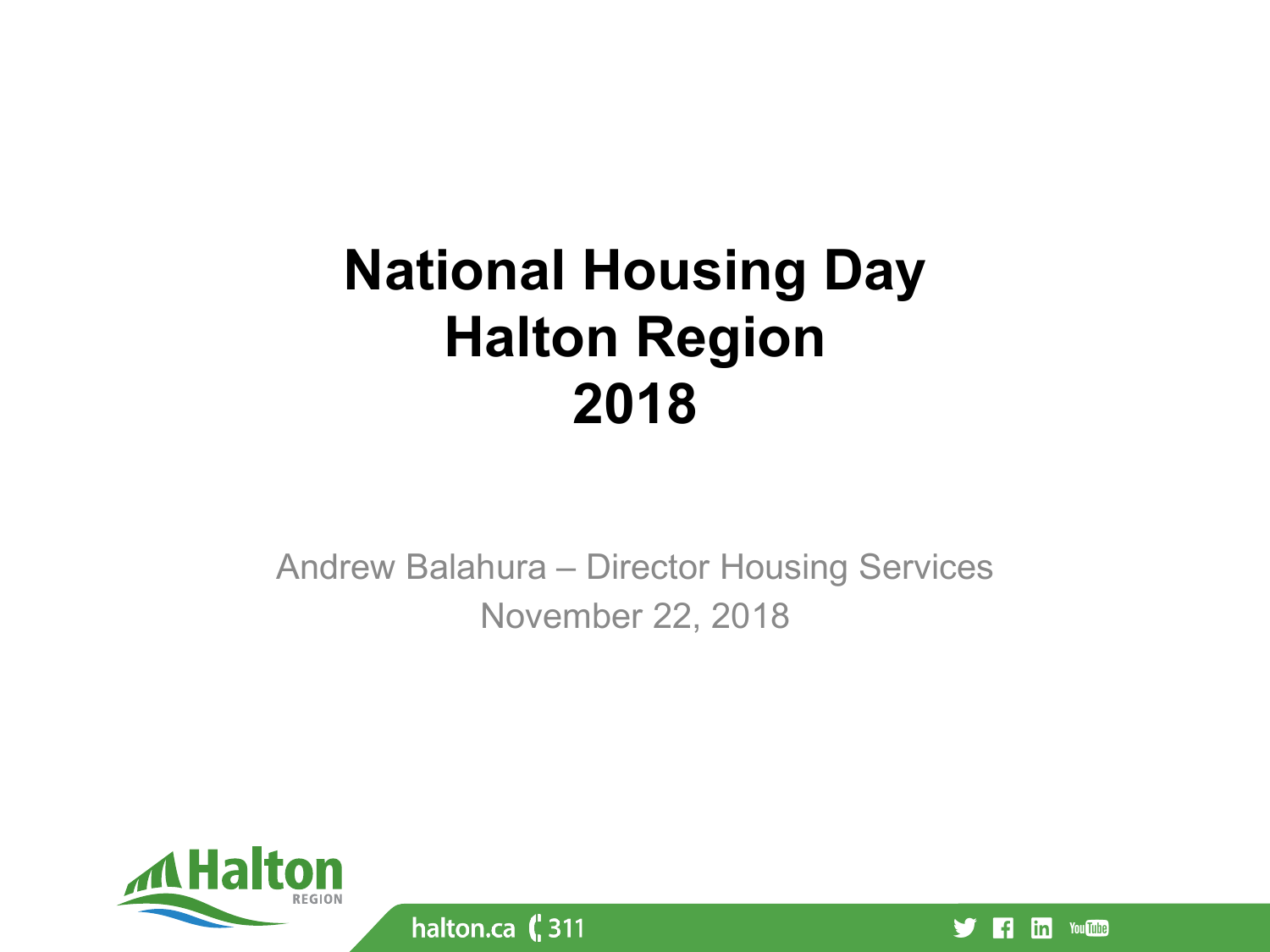## **Objective of Presentation**

• Update on progress made

• Articulate 2019 and go-forward housing and homelessness prevention priorities

• Inform you about an opportunity to create new purpose built housing

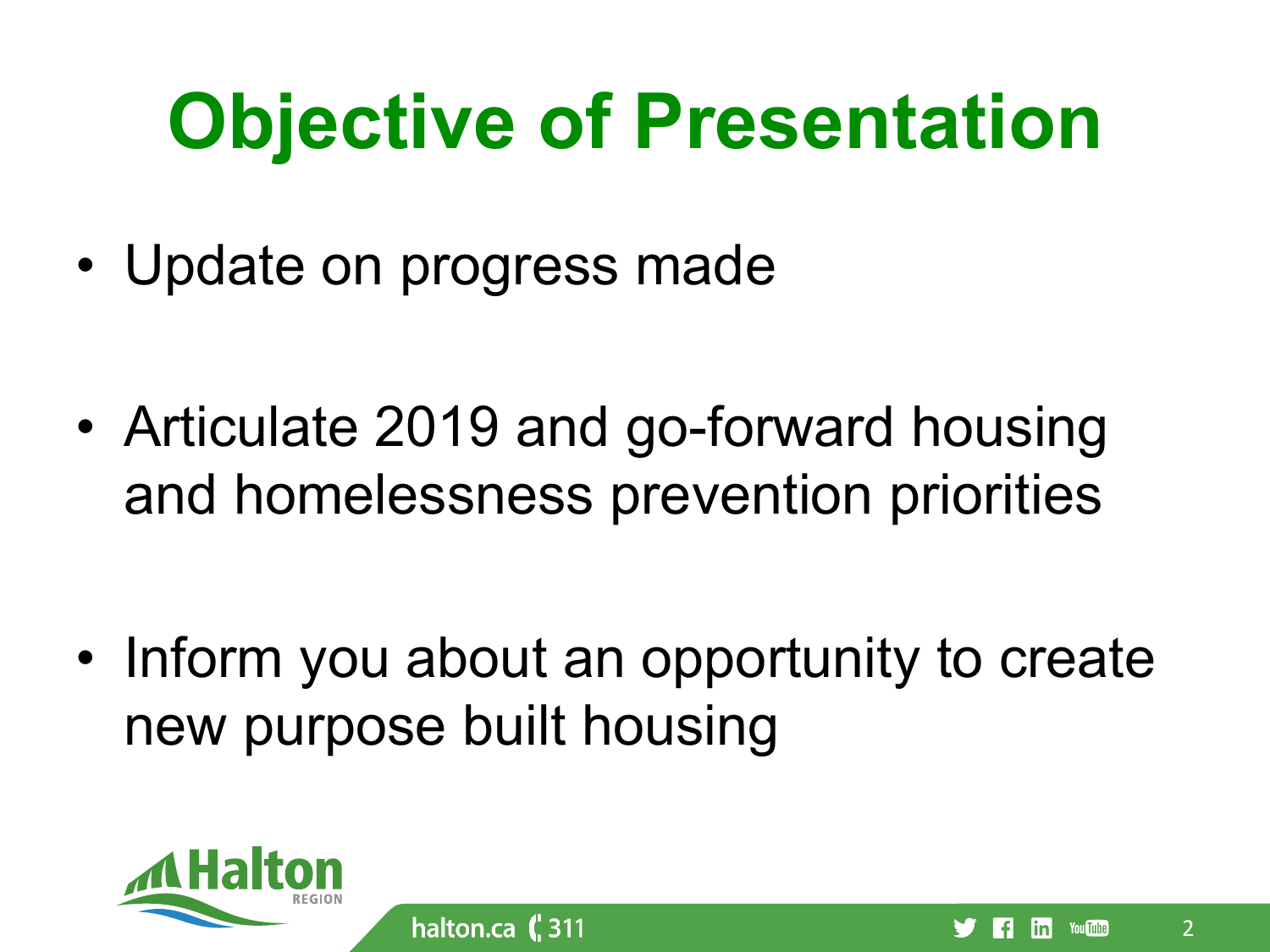## **Progress Made - Highlights**

1,648 new housing opportunities created since the original CHS was created in 2008 and growing annually

Since 2014:

- 184 units of new assisted rental stock has been created:
	- 74 condominiums purchased
	- 62 new units developed
	- 28 units acquired
	- 20 units of secondary suites



- Capital upgrades over \$5M in capital repairs and upgrades to existing Social Housing projects to improve operating efficiencies and extend the life of the facilities
- Funding provided for modifications to allow eligible homeowners to stay in their own homes and continue to live independently

halton.ca $\left($  311



3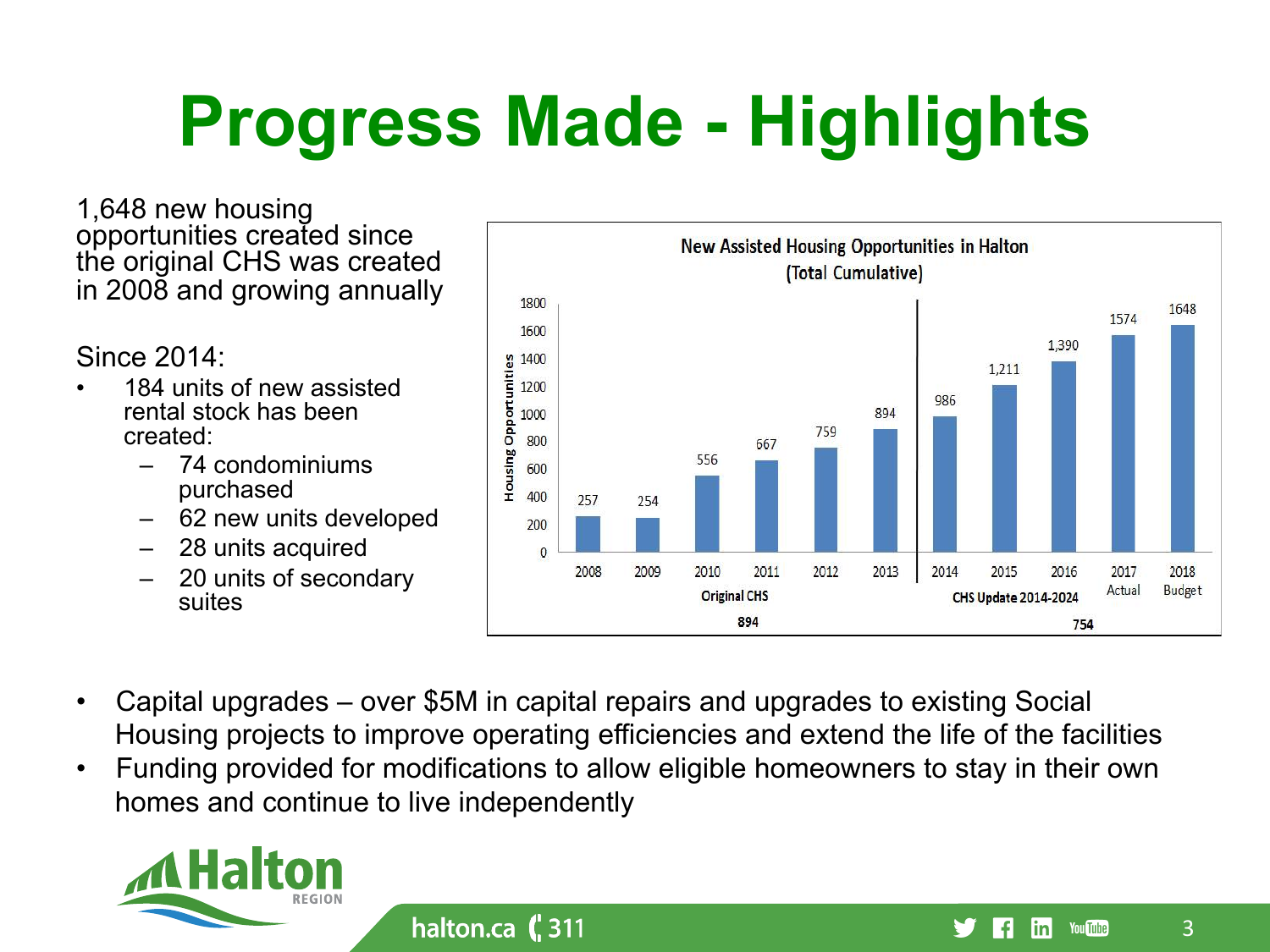### **Progress Made – Highlights (cont.)**

- Increase in Housing Subsidies:
	- Halton In-Situ Program (HIP) over 300 Halton individuals and families receiving this portable housing allowance, and growing
	- Halton Rental Assistance Program (HRAP) –new rent supplements created, an increase over the period of the CHS
- Greater support for Special Priority Groups:
	- SPP support for victims of domestic violence

halton.ca (311

- SDV-PHB a Portable Housing Benefit for Victims of Domestic Violence
- Anti-human Trafficking a collaboration with Sexual Assault and Violence Intervention Services and Summit Housing to respond to crisis situation and pull individuals out of the Sex trade.
- Syrian Refugee program in partnership with Halton Multicultural Council created to address emergency need for resettlement and supports.





 $\Delta$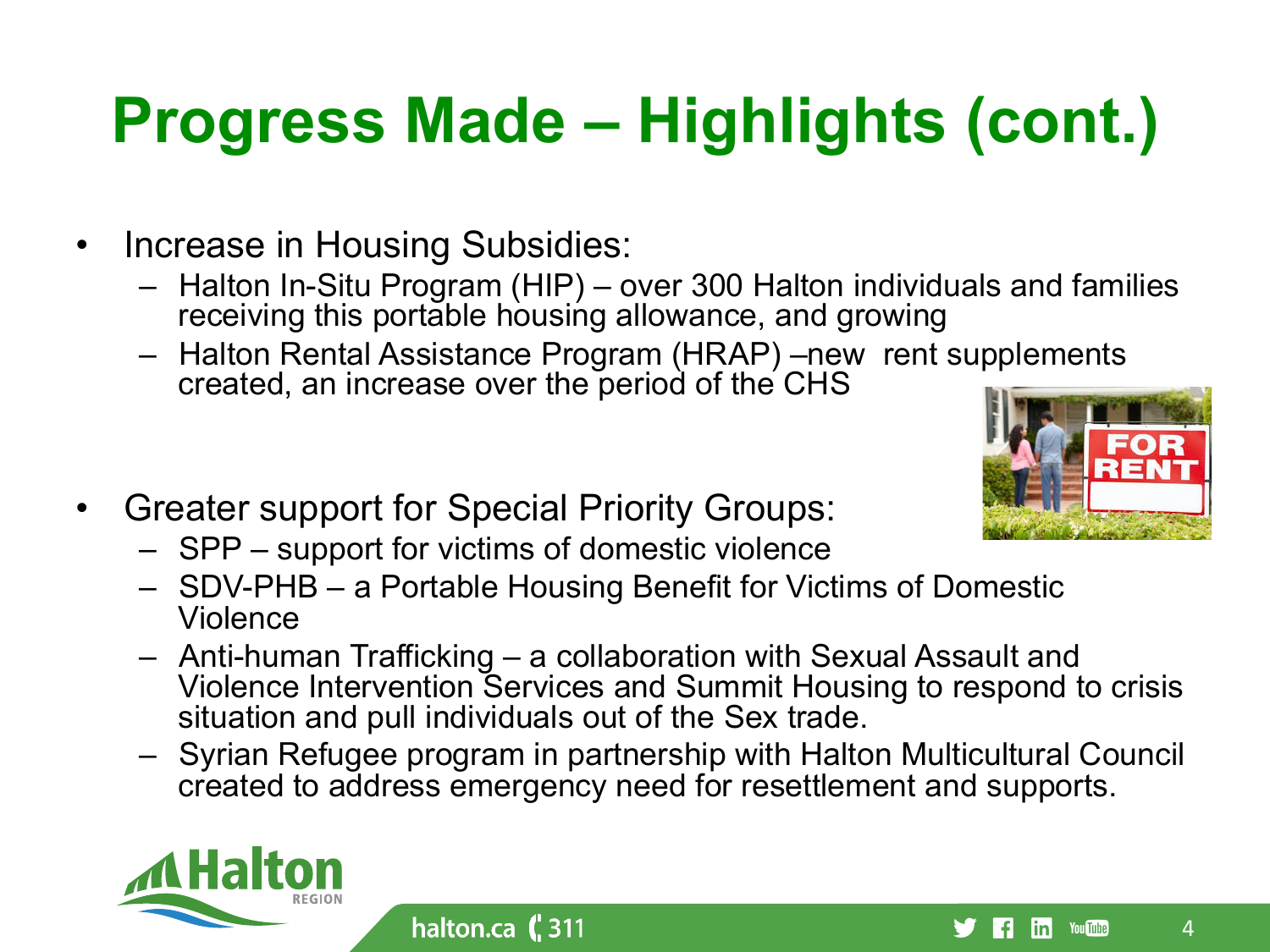### **Progress Made – Highlights (cont.)**

- New / Enhanced Homelessness Prevention Initiatives / Programs:
	- Housing First
	- New transitional housing agreements
	- Halton Housing Help
	- Housing Stability Fund
	- Home for Good



- Planning tools
	- Development Charges Deferral Program
	- Community Improvement Plans



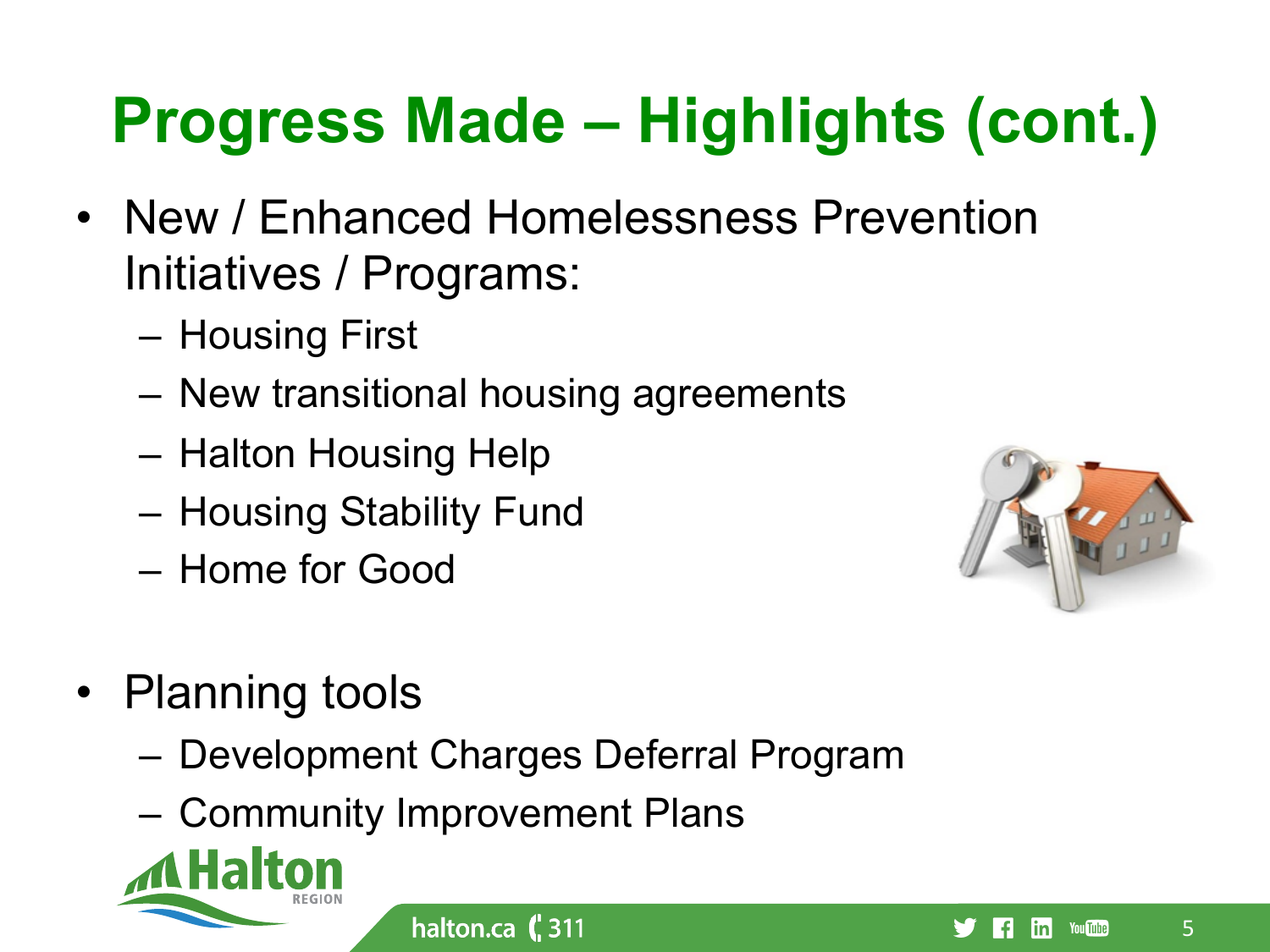### **Progress Made – Highlights (cont.)**

- Improved System Navigation/Integration:
	- Housing and Homelessness Planning Table Implemented (Community Safety and Well Being Plan)
	- New Housing With Related Supports Standards implemented
	- Integrated Systems Navigators launched
	- Family Emergency Shelter Reformed
	- Homelessness Enumerated
	- Indigenous Homelessness Quantified
	- HATCH improvements implemented
- There is still more to be done...



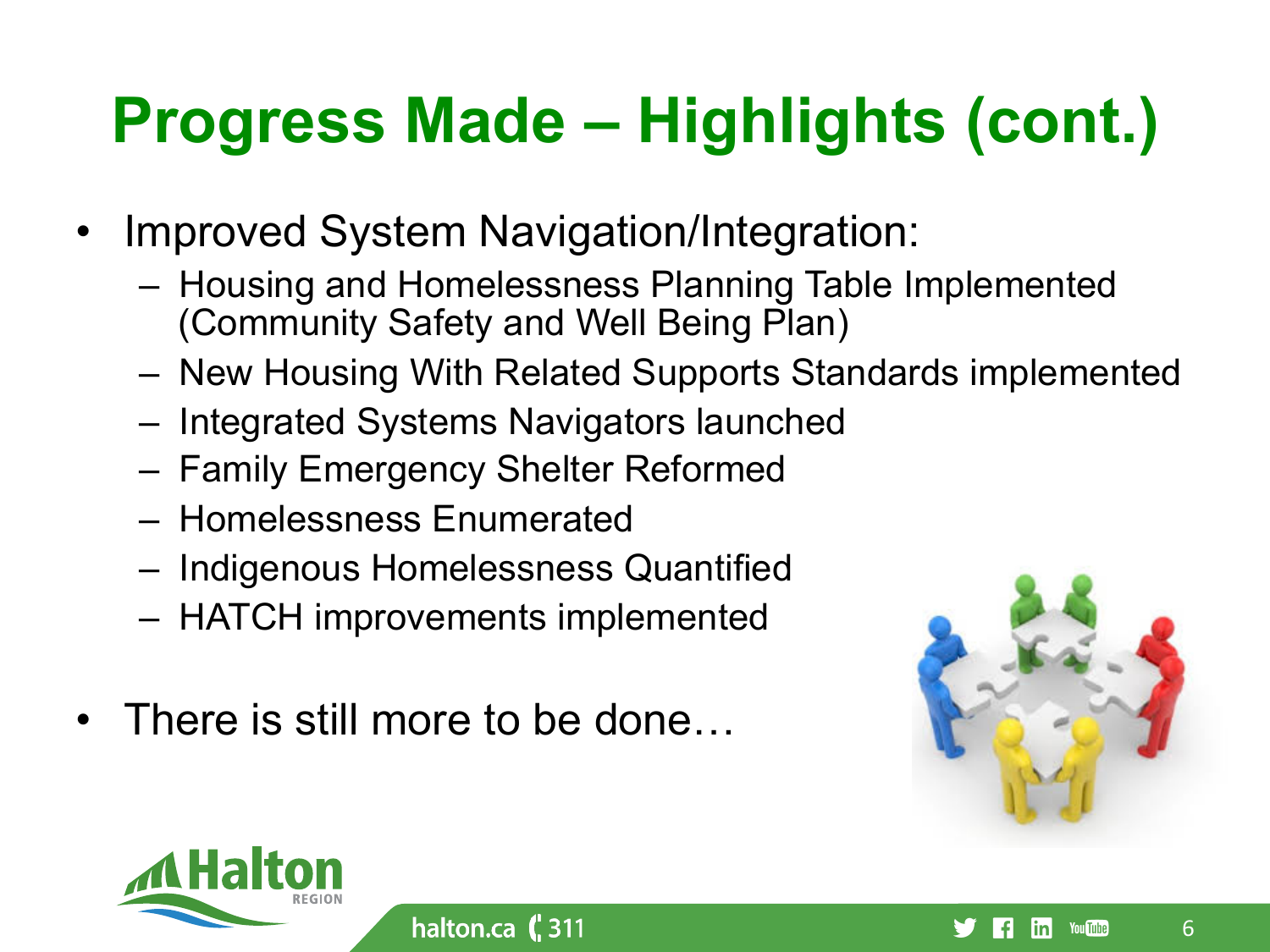# **Going Forward …Birds Eye View**

- Updating the Comprehensive Housing Strategy (CHS):
	- Assessing the evolving housing environment in Halton
		- Changing growth patterns
		- National Housing Strategy
	- Ensure CHS conforms with new legislative / policy requirements
- Moving forward on our priorities:
	- Human Service integration and improved system navigation
	- Evidence informed policy and program development

halton.ca ( 311

- Increased engagement with our partners and stakeholders (shared initiatives)
- Greater connectivity between housing and health sectors
- Developing new housing opportunities, including potential intensification
- Leveraging new planning tools (Inclusionary Zoning and Section 37)





**Housing Strategy Update** 



7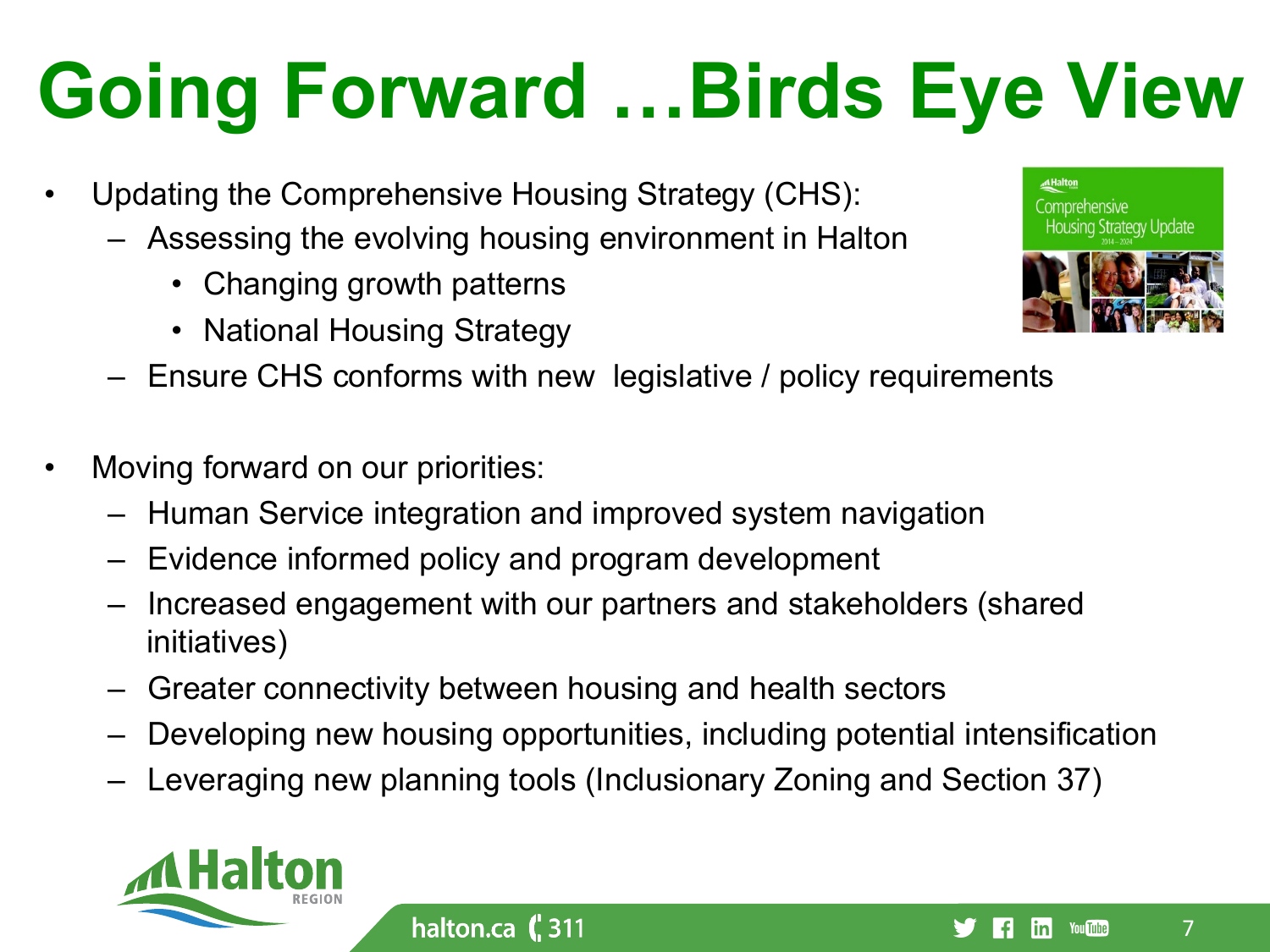# **Strategic Opportunities**

- Continue to refine actions in the CHS:
	- Homelessness Action Plan
	- Better coordination with Support services funded by LHIN and MCCSS
	- Strategic Asset Reviews to leverage regional redevelopment opportunities
- Capital Investment Opportunities:
	- Explore the development of a more strategic procurement strategy to identify new development opportunities
	- Identify projects to be supported for submission to the Co-investment fund and financing program
- Continued Outreach to sector partners:
	- Community Safety and Well Being Tables

- Housing and Homelessness Summits
- New forum in 2019 focused on developing new partnerships to increase the supply of Affordable, Assisted and Supportive Housing (Jan, 2019).



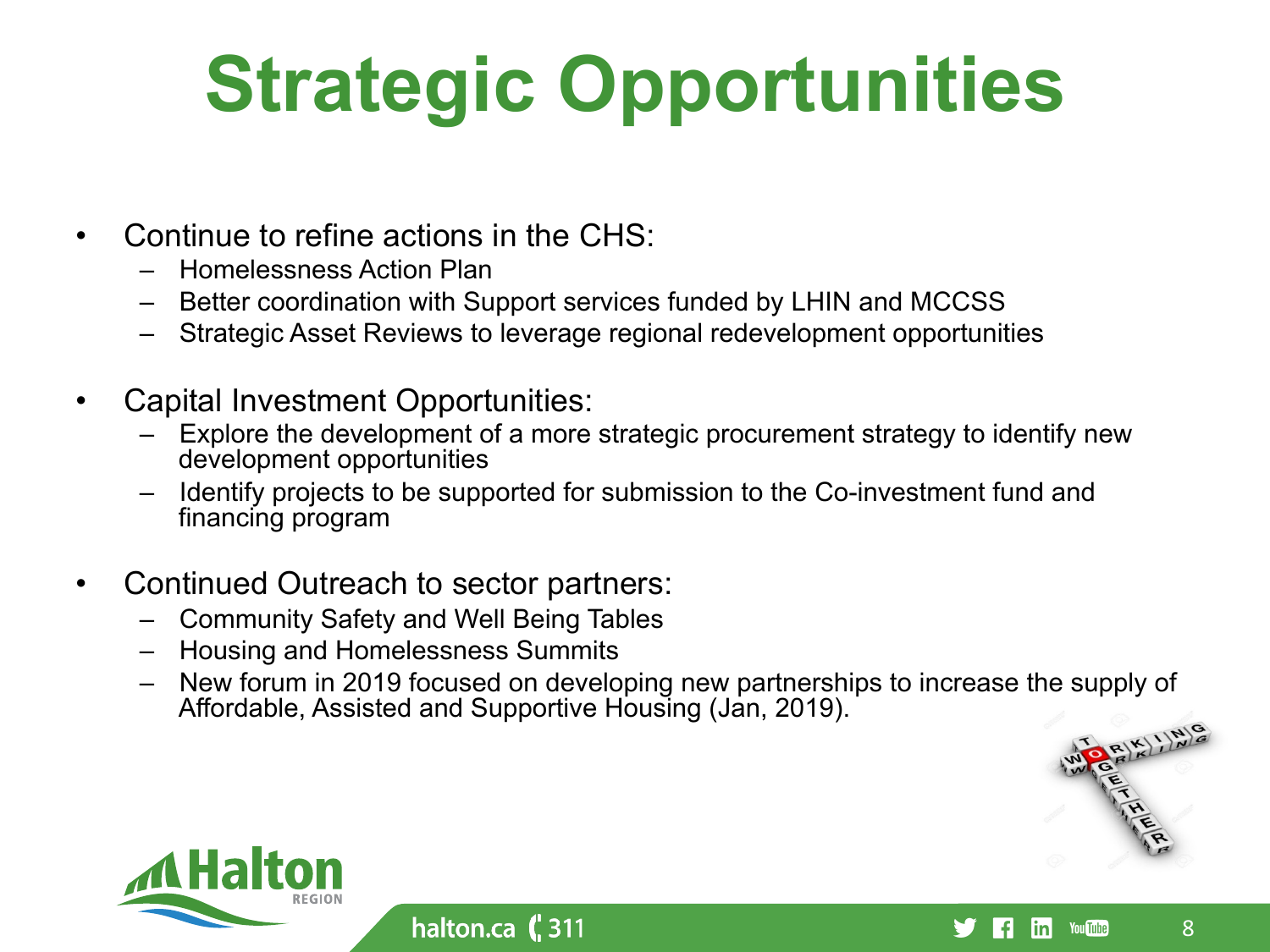#### **Homelessness 2019 Action Plan**

• Coordinated Access is a way for communities to design, streamline, and bring consistency to the process by which people experiencing homelessness access housing and services.

| Access/Intake                                                                                                                                                            |                                                                                                                                                       |                                                                                                                                                                                                                                                                      |  |
|--------------------------------------------------------------------------------------------------------------------------------------------------------------------------|-------------------------------------------------------------------------------------------------------------------------------------------------------|----------------------------------------------------------------------------------------------------------------------------------------------------------------------------------------------------------------------------------------------------------------------|--|
| Coordinated intake into<br>homelessness services system.<br><b>Centralizing Access Points:</b><br>-Halton Housing Help<br>-Housing Stability Fund<br>-Emergency Shelters | <b>Assess</b><br>Assess each client with the same<br>assessment tool that indicates<br>need and vulnerability.<br><b>Screening Tool:</b><br>-VI-SPDAT | Connect<br>Consistent referral process that<br>connects individuals and families<br>to the appropriate eligible<br>housing or service resource.<br><b>Resources:</b><br>-Rapid Rehousing<br>-Housing First<br>-Transitional Housing<br>-Permanent Supportive Housing |  |
|                                                                                                                                                                          |                                                                                                                                                       |                                                                                                                                                                                                                                                                      |  |



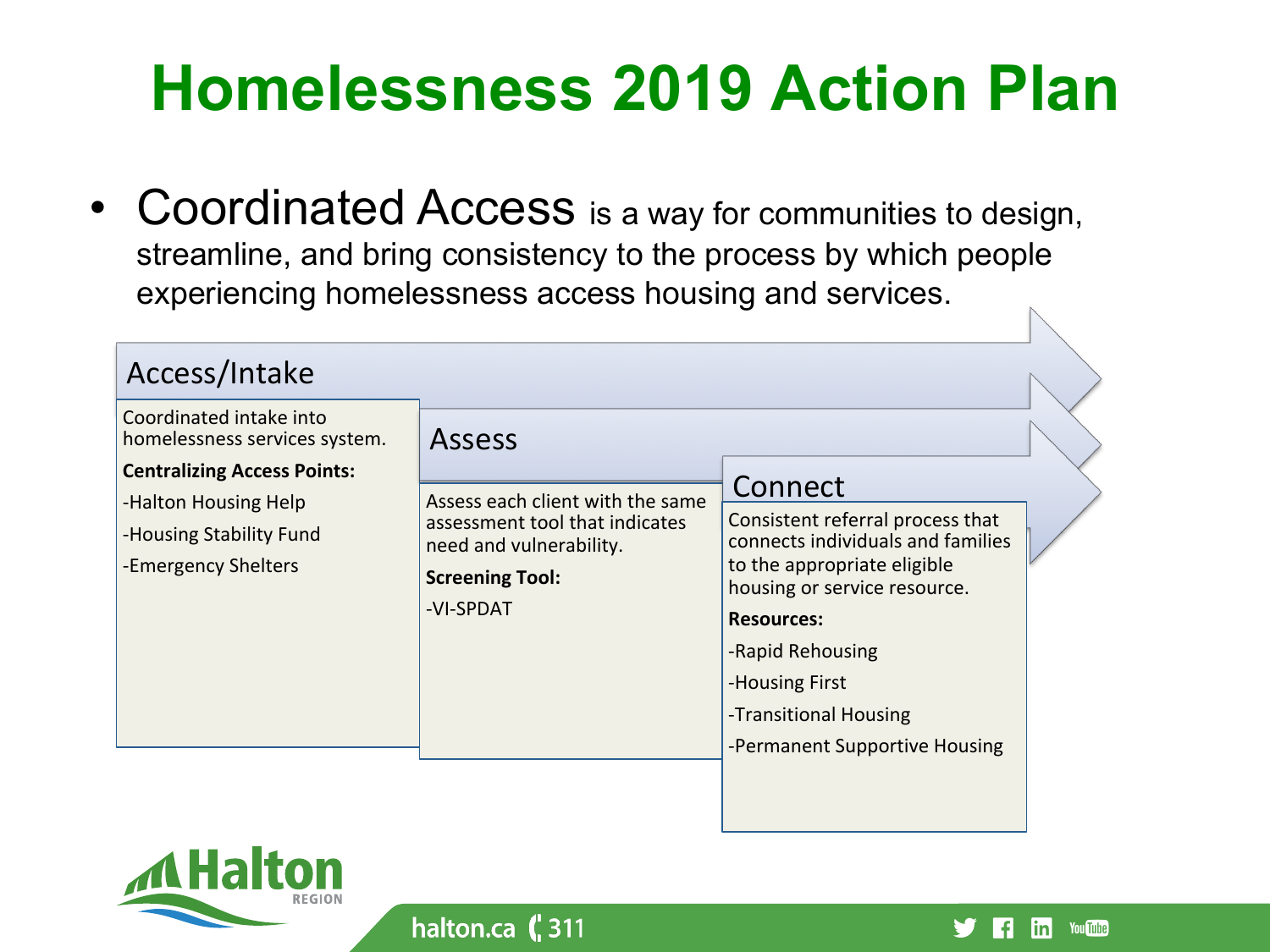#### **Homelessness 2019 Action Plan (cont.)**

- A strong Coordinated Access System uses a **By-Name List** and a **Housing First Approach** along with a standardized and coordinated process for access, assessment, prioritization and referral for housing and other services across all the agencies and organizations in a local area.
- A By-Name List is a **real-time** list of **all** people experiencing homelessness in your community. It includes a robust set of data points that support coordinated access and prioritization at a household level and an understanding of homeless inflow and outflow at a system level.
- This real-time **actionable data** supports **triage** to services, **system performance evaluation** and **advocacy** (for the policies and resources necessary to end homelessness).

halton.ca $\left($  311



linl

**You Tube** 

10 

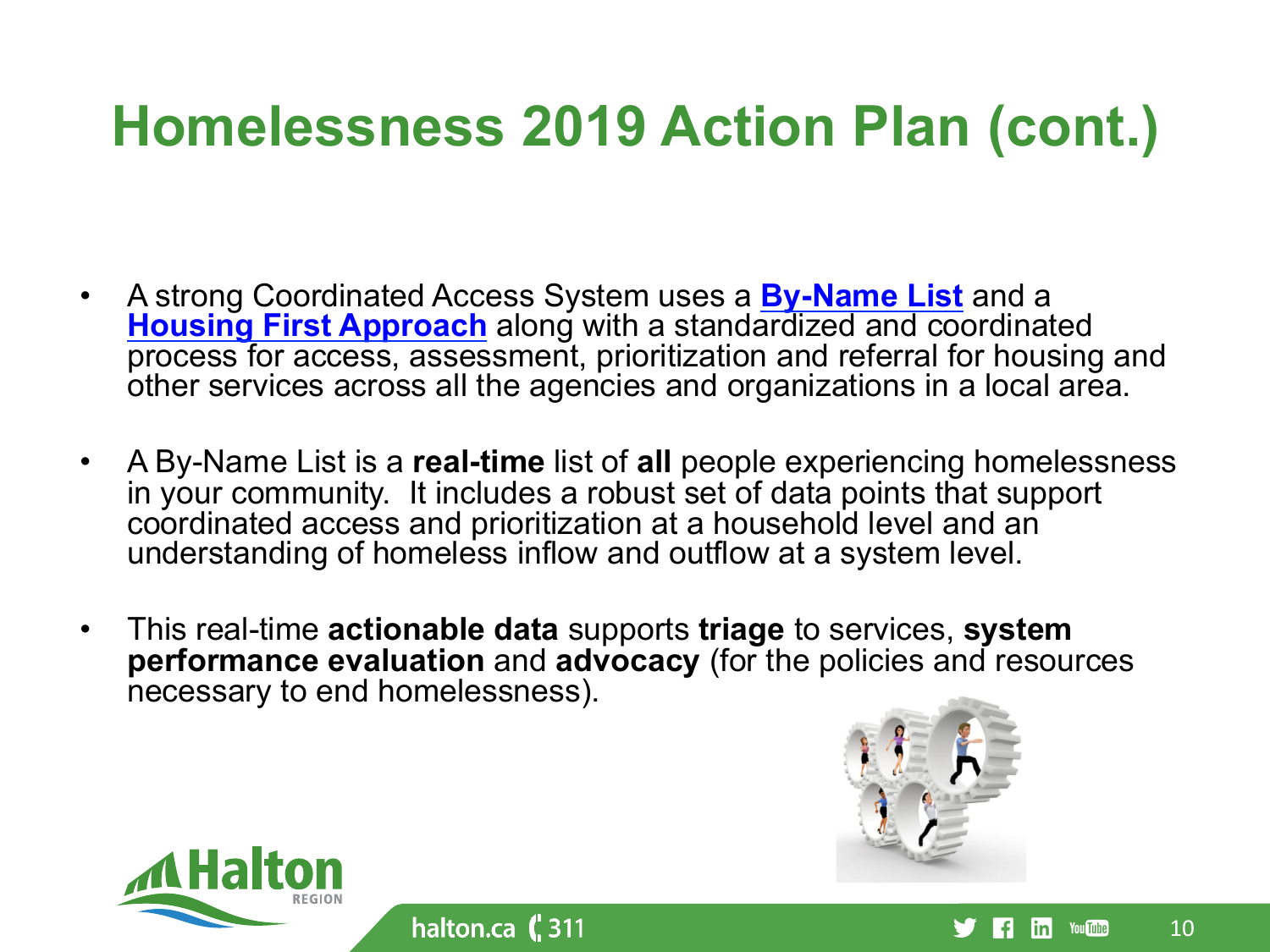# **Go-Forward Capital Strategy**

- Implementation of a concierge approach to facilitate project partnerships and build sector capacity
- Creating different approaches for different opportunities:
	- Supporting applications to the Co-investment fund
	- Facilitating new partnerships between property developers and community based service providers
	- Regeneration and intensification of existing social housing communities
- Creation of additional new purpose built assisted housing in 2019 and beyond
- Session January, 2019 (stay tuned for more information)

halton.ca ( 311





11 

**You Tube** 

|in|